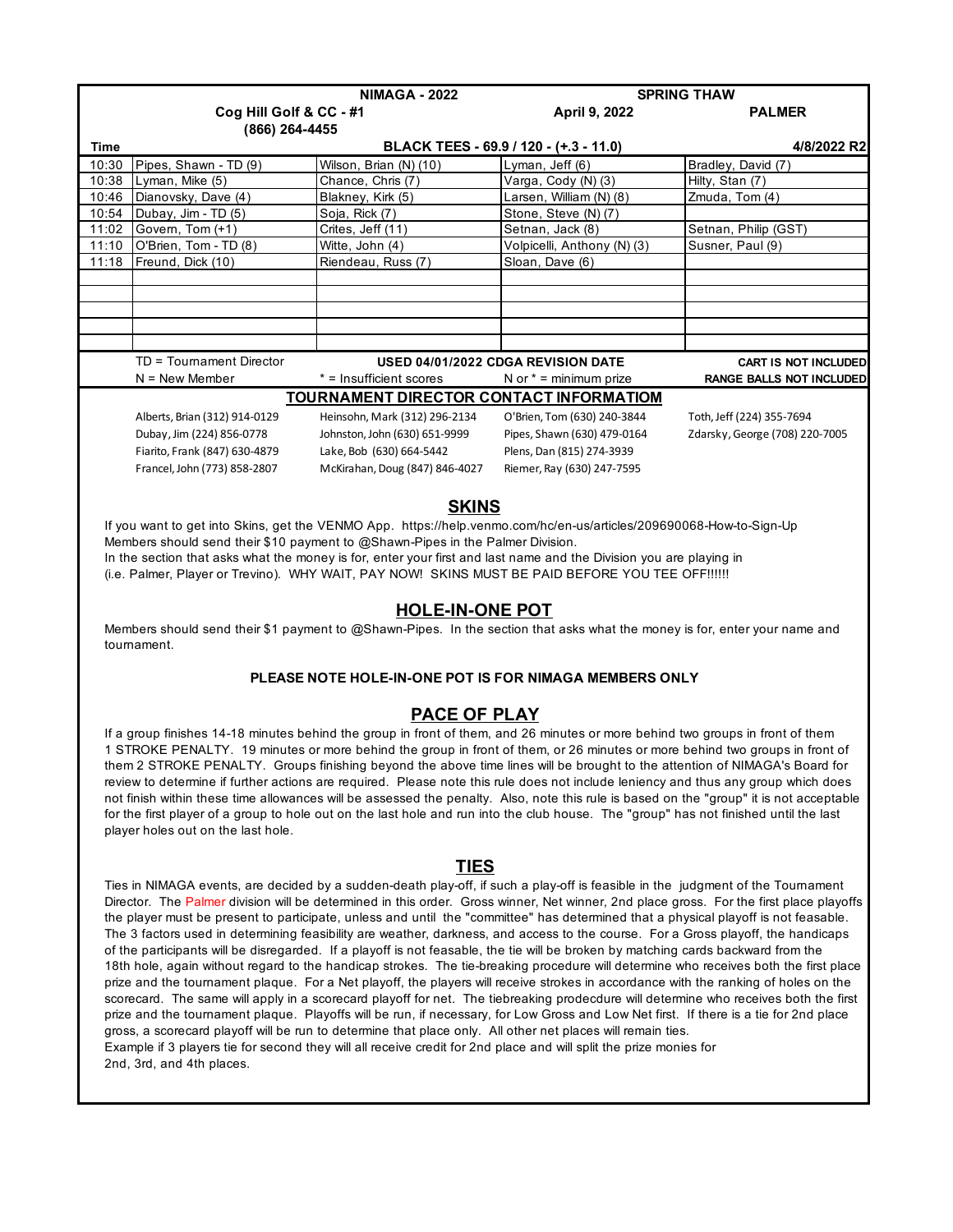|                                                                                                                                       | <b>NIMAGA - 2022</b>                                                                                                                                                                                                                                                      |                                                                                    |                                                                                                                                         | <b>SPRING THAW</b>                             |  |  |  |  |
|---------------------------------------------------------------------------------------------------------------------------------------|---------------------------------------------------------------------------------------------------------------------------------------------------------------------------------------------------------------------------------------------------------------------------|------------------------------------------------------------------------------------|-----------------------------------------------------------------------------------------------------------------------------------------|------------------------------------------------|--|--|--|--|
|                                                                                                                                       | Cog Hill Golf & CC - #2                                                                                                                                                                                                                                                   |                                                                                    | April 9, 2022                                                                                                                           | <b>PLAYER</b>                                  |  |  |  |  |
|                                                                                                                                       | (866) 264-4455                                                                                                                                                                                                                                                            |                                                                                    |                                                                                                                                         |                                                |  |  |  |  |
| <b>Time</b>                                                                                                                           |                                                                                                                                                                                                                                                                           |                                                                                    | WHITE TEES - 70.0 / 121 - (11.2 - 18.3)<br>Allen, Robert (17)                                                                           | 4/8/2022 R2                                    |  |  |  |  |
| 10:30<br>10:38                                                                                                                        | Fiarito, Frank - TD (11)<br>Francel, John - TD (10)                                                                                                                                                                                                                       | DeLee, James (16)<br>Yedinak, Robert (13)                                          | Patel, Mayur (15)                                                                                                                       | MacPherson, Mike (GST)<br>Kesler, Sam (N) (11) |  |  |  |  |
| 10:46                                                                                                                                 | Riemer, Ray - TD (14)                                                                                                                                                                                                                                                     | Peters, Doug (16)                                                                  | Mitchell, Stan (12)                                                                                                                     | Meyer, Patrick (11)                            |  |  |  |  |
| 10:54                                                                                                                                 | Montgomery, Dan (17)                                                                                                                                                                                                                                                      | Lamb, Corey (10)                                                                   | Scherr, William (10)                                                                                                                    | Bamaby, Steve (15)                             |  |  |  |  |
| 11:02                                                                                                                                 | Toth, Jeff - TD (14)                                                                                                                                                                                                                                                      | Aldis, Bill (14)                                                                   | Tran, Jonathan (13)                                                                                                                     | Conte, Mario (16)                              |  |  |  |  |
| 11:10                                                                                                                                 | Power, Mark (13)                                                                                                                                                                                                                                                          | Szczesny, Tim (14)                                                                 | Zdarsky, Mike (15)                                                                                                                      | Kotula, James (18)                             |  |  |  |  |
|                                                                                                                                       |                                                                                                                                                                                                                                                                           |                                                                                    |                                                                                                                                         |                                                |  |  |  |  |
|                                                                                                                                       |                                                                                                                                                                                                                                                                           |                                                                                    |                                                                                                                                         |                                                |  |  |  |  |
|                                                                                                                                       |                                                                                                                                                                                                                                                                           |                                                                                    |                                                                                                                                         |                                                |  |  |  |  |
|                                                                                                                                       |                                                                                                                                                                                                                                                                           |                                                                                    |                                                                                                                                         |                                                |  |  |  |  |
|                                                                                                                                       |                                                                                                                                                                                                                                                                           |                                                                                    |                                                                                                                                         |                                                |  |  |  |  |
|                                                                                                                                       | TD = Tournament Director                                                                                                                                                                                                                                                  |                                                                                    | USED 04/01/2022 CDGA REVISION DATE                                                                                                      | <b>CART IS NOT INCLUDED</b>                    |  |  |  |  |
|                                                                                                                                       | $N =$ New Member                                                                                                                                                                                                                                                          | * = Insufficient scores                                                            | N or $* =$ minimum prize                                                                                                                | RANGE BALLS NOT INCLUDED                       |  |  |  |  |
|                                                                                                                                       |                                                                                                                                                                                                                                                                           | <b>TOURNAMENT DIRECTOR CONTACT INFORMATIOM</b>                                     |                                                                                                                                         |                                                |  |  |  |  |
|                                                                                                                                       | Alberts, Brian (312) 914-0129                                                                                                                                                                                                                                             | Heinsohn, Mark (312) 296-2134                                                      | O'Brien, Tom (630) 240-3844                                                                                                             | Toth, Jeff (224) 355-7694                      |  |  |  |  |
|                                                                                                                                       | Dubay, Jim (224) 856-0778                                                                                                                                                                                                                                                 | Johnston, John (630) 651-9999                                                      | Pipes, Shawn (630) 479-0164                                                                                                             | Zdarsky, George (708) 220-7005                 |  |  |  |  |
|                                                                                                                                       | Fiarito, Frank (847) 630-4879                                                                                                                                                                                                                                             | Lake, Bob (630) 664-5442                                                           | Plens, Dan (815) 274-3939                                                                                                               |                                                |  |  |  |  |
|                                                                                                                                       | Francel, John (773) 858-2807                                                                                                                                                                                                                                              | McKirahan, Doug (847) 846-4027                                                     | Riemer, Ray (630) 247-7595                                                                                                              |                                                |  |  |  |  |
|                                                                                                                                       |                                                                                                                                                                                                                                                                           |                                                                                    |                                                                                                                                         |                                                |  |  |  |  |
|                                                                                                                                       |                                                                                                                                                                                                                                                                           | <b>SKINS</b>                                                                       |                                                                                                                                         |                                                |  |  |  |  |
|                                                                                                                                       |                                                                                                                                                                                                                                                                           |                                                                                    |                                                                                                                                         |                                                |  |  |  |  |
|                                                                                                                                       |                                                                                                                                                                                                                                                                           | Members should send their \$10 payment to @Frank-Fiarito-1 in the Player Division. | If you want to get into Skins, get the VENMO App. https://help.venmo.com/hc/en-us/articles/209690068-How-to-Sign-Up                     |                                                |  |  |  |  |
|                                                                                                                                       |                                                                                                                                                                                                                                                                           |                                                                                    | In the section that asks what the money is for, enter your first and last name and the Division you are playing in                      |                                                |  |  |  |  |
|                                                                                                                                       |                                                                                                                                                                                                                                                                           |                                                                                    | (i.e. Player, Palmer or Trevino). WHY WAIT, PAY NOW! SKINS MUST BE PAID BEFORE YOU TEE OFF!!!!!!                                        |                                                |  |  |  |  |
|                                                                                                                                       |                                                                                                                                                                                                                                                                           |                                                                                    |                                                                                                                                         |                                                |  |  |  |  |
|                                                                                                                                       |                                                                                                                                                                                                                                                                           | <b>HOLE-IN-ONE POT</b>                                                             |                                                                                                                                         |                                                |  |  |  |  |
|                                                                                                                                       |                                                                                                                                                                                                                                                                           |                                                                                    | Members should send their \$1 payment to @Shawn-Pipes. In the section that asks what the money is for, enter your name and              |                                                |  |  |  |  |
|                                                                                                                                       | tournament.                                                                                                                                                                                                                                                               |                                                                                    |                                                                                                                                         |                                                |  |  |  |  |
|                                                                                                                                       |                                                                                                                                                                                                                                                                           |                                                                                    |                                                                                                                                         |                                                |  |  |  |  |
|                                                                                                                                       |                                                                                                                                                                                                                                                                           |                                                                                    | PLEASE NOTE SKINS, CLOSEST TO THE PIN GIFT CARD AND HOLE-IN-ONE POT ARE FOR NIMAGA MEMBERS ONLY                                         |                                                |  |  |  |  |
|                                                                                                                                       |                                                                                                                                                                                                                                                                           |                                                                                    |                                                                                                                                         |                                                |  |  |  |  |
|                                                                                                                                       |                                                                                                                                                                                                                                                                           | <b>PACE OF PLAY</b>                                                                |                                                                                                                                         |                                                |  |  |  |  |
|                                                                                                                                       |                                                                                                                                                                                                                                                                           |                                                                                    | If a group finishes 14-18 minutes behind the group in front of them, and 26 minutes or more behind two groups in front of them          |                                                |  |  |  |  |
|                                                                                                                                       |                                                                                                                                                                                                                                                                           |                                                                                    | 1 STROKE PENALTY. 19 minutes or more behind the group in front of them, or 26 minutes or more behind two groups in front of             |                                                |  |  |  |  |
|                                                                                                                                       |                                                                                                                                                                                                                                                                           |                                                                                    | them 2 STROKE PENALTY. Groups finishing beyond the above time lines will be brought to the attention of NIMAGA's Board for              |                                                |  |  |  |  |
|                                                                                                                                       |                                                                                                                                                                                                                                                                           |                                                                                    | review to determine if further actions are required. Please note this rule does not include leniency and thus any group which does      |                                                |  |  |  |  |
|                                                                                                                                       |                                                                                                                                                                                                                                                                           |                                                                                    | not finish within these time allowances will be assessed the penalty. Also, note this rule is based on the "group" it is not acceptable |                                                |  |  |  |  |
| for the first player of a group to hole out on the last hole and run into the club house. The "group" has not finished until the last |                                                                                                                                                                                                                                                                           |                                                                                    |                                                                                                                                         |                                                |  |  |  |  |
|                                                                                                                                       | player holes out on the last hole.                                                                                                                                                                                                                                        |                                                                                    |                                                                                                                                         |                                                |  |  |  |  |
|                                                                                                                                       |                                                                                                                                                                                                                                                                           |                                                                                    |                                                                                                                                         |                                                |  |  |  |  |
| <b>TIES</b>                                                                                                                           |                                                                                                                                                                                                                                                                           |                                                                                    |                                                                                                                                         |                                                |  |  |  |  |
|                                                                                                                                       |                                                                                                                                                                                                                                                                           |                                                                                    | Ties for first place in NIMAGA events are decided by a sudden-death play-off, if such a play-off is feasible in the judgement of the    |                                                |  |  |  |  |
|                                                                                                                                       |                                                                                                                                                                                                                                                                           |                                                                                    | "committee". For the first place playoffs the player must be present to participate, unless and until the "committee" has determined    |                                                |  |  |  |  |
|                                                                                                                                       | that a physical playoff is not feasible. The three factors used in determining feasibility are weather, darkness, and access to the                                                                                                                                       |                                                                                    |                                                                                                                                         |                                                |  |  |  |  |
|                                                                                                                                       | course. On the Gross side of the tournament, the handicaps of the participants will be disregarded. If a play-off is not feasable, the                                                                                                                                    |                                                                                    |                                                                                                                                         |                                                |  |  |  |  |
|                                                                                                                                       | tie will be broken by matching cards backward from the 18th hole, again without regard to the handicap strokes. The tie-breaking                                                                                                                                          |                                                                                    |                                                                                                                                         |                                                |  |  |  |  |
|                                                                                                                                       | procedure will determine who receives both the first place prize and tournament plaque. On the net side of the tournament the                                                                                                                                             |                                                                                    |                                                                                                                                         |                                                |  |  |  |  |
|                                                                                                                                       | players will receive strokes in accordance with the ranking of holes on the scorecard. The same will apply in a scorecard playoff                                                                                                                                         |                                                                                    |                                                                                                                                         |                                                |  |  |  |  |
|                                                                                                                                       | for net. The tie breaking procedure will determine who receives both the first place prize and the tournament plaque. Playoffs will<br>be run, if necessary, for Low Gross and Low Net only. All other places will remain ties. Example if 3 players tie for second place |                                                                                    |                                                                                                                                         |                                                |  |  |  |  |
| they will all receive credit for 2nd place and will split the prize monies for 2nd, 3rd, and 4th places.                              |                                                                                                                                                                                                                                                                           |                                                                                    |                                                                                                                                         |                                                |  |  |  |  |
|                                                                                                                                       |                                                                                                                                                                                                                                                                           |                                                                                    |                                                                                                                                         |                                                |  |  |  |  |
|                                                                                                                                       |                                                                                                                                                                                                                                                                           |                                                                                    |                                                                                                                                         |                                                |  |  |  |  |
|                                                                                                                                       |                                                                                                                                                                                                                                                                           |                                                                                    |                                                                                                                                         |                                                |  |  |  |  |
|                                                                                                                                       |                                                                                                                                                                                                                                                                           |                                                                                    |                                                                                                                                         |                                                |  |  |  |  |
|                                                                                                                                       |                                                                                                                                                                                                                                                                           |                                                                                    |                                                                                                                                         |                                                |  |  |  |  |
|                                                                                                                                       |                                                                                                                                                                                                                                                                           |                                                                                    |                                                                                                                                         |                                                |  |  |  |  |